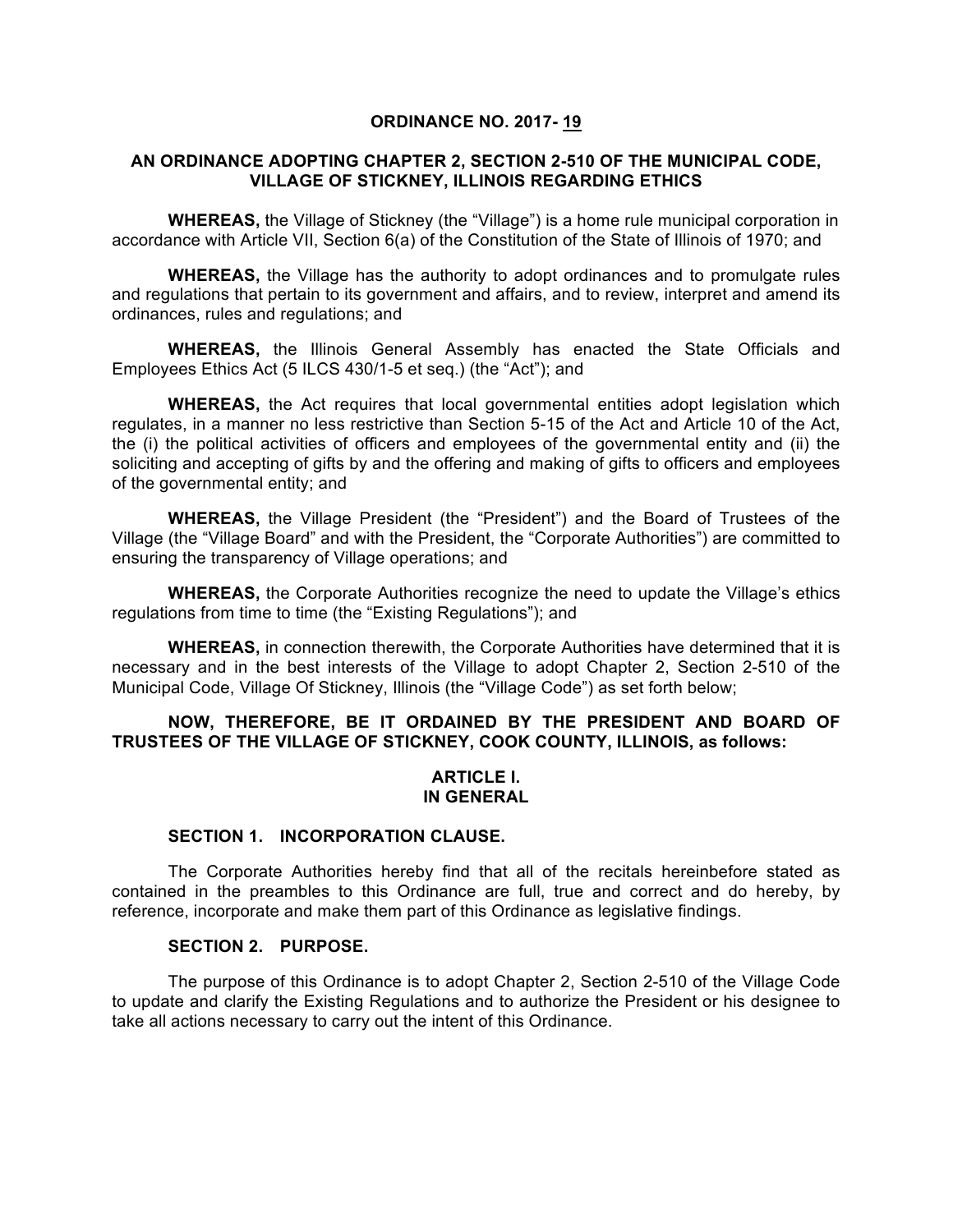# **ARTICLE II. ADOPTION OF CHAPTER 2, SECTION 2-510 OF THE MUNICIPAL CODE, VILLAGE OF STICKNEY, ILLINOIS**

# **SECTION 3.0. ADOPTION OF CHAPTER 2, 2-510.**

That the Village Code is hereby amended, notwithstanding any provision, ordinance, resolution or Village Code section to the contrary, by adopting Chapter 2, Section 2-510 as follows:

## **Sec. 2-510. Whistle-blower Protection.**

No employee of the Village may be discharged, demoted, suspended, threatened, disciplined, harassed, or otherwise discriminated against in terms and conditions of their employment by the Village by any of its public officials or other employees because of lawful acts done by the employee in reporting any perceived illegal conduct by any public official, department director or other employee of the Village.

Any employee who is discharged, demoted, suspended, threatened, disciplined, harassed or otherwise discriminated against solely for reporting any perceived illegal conduct by any public official, department director or other employee of the Village shall be entitled to all relief, damages or other such remedy necessary to make the employee whole.

# **SECTION 3.1. OTHER ACTIONS AUTHORIZED.**

The officers, employees and/or agents of the Village shall take all action necessary or reasonably required to carry out, give effect to and consummate the amendments contemplated by this Ordinance and shall take all action necessary in conformity therewith. The officers, employees and/or agents of the Village are specifically authorized and directed to draft and disseminate any and all necessary forms or notices to be utilized in connection with the intent of this Ordinance.

# **ARTICLE III. HEADINGS, SAVINGS CLAUSES, PUBLICATION, EFFECTIVE DATE**

## **SECTION 4. HEADINGS.**

The headings of the articles, sections, paragraphs and subparagraphs of this Ordinance are inserted solely for the convenience of reference and form no substantive part of this Ordinance nor should they be used in any interpretation or construction of any substantive provision of this Ordinance.

## **SECTION 5. SEVERABILITY.**

The provisions of this Ordinance are hereby declared to be severable and should any provision of this Ordinance be determined to be in conflict with any law, statute or regulation by a court of competent jurisdiction, said provision shall be excluded and deemed inoperative, unenforceable and as though not provided for herein and all other provisions shall remain unaffected, unimpaired, valid and in full force and effect.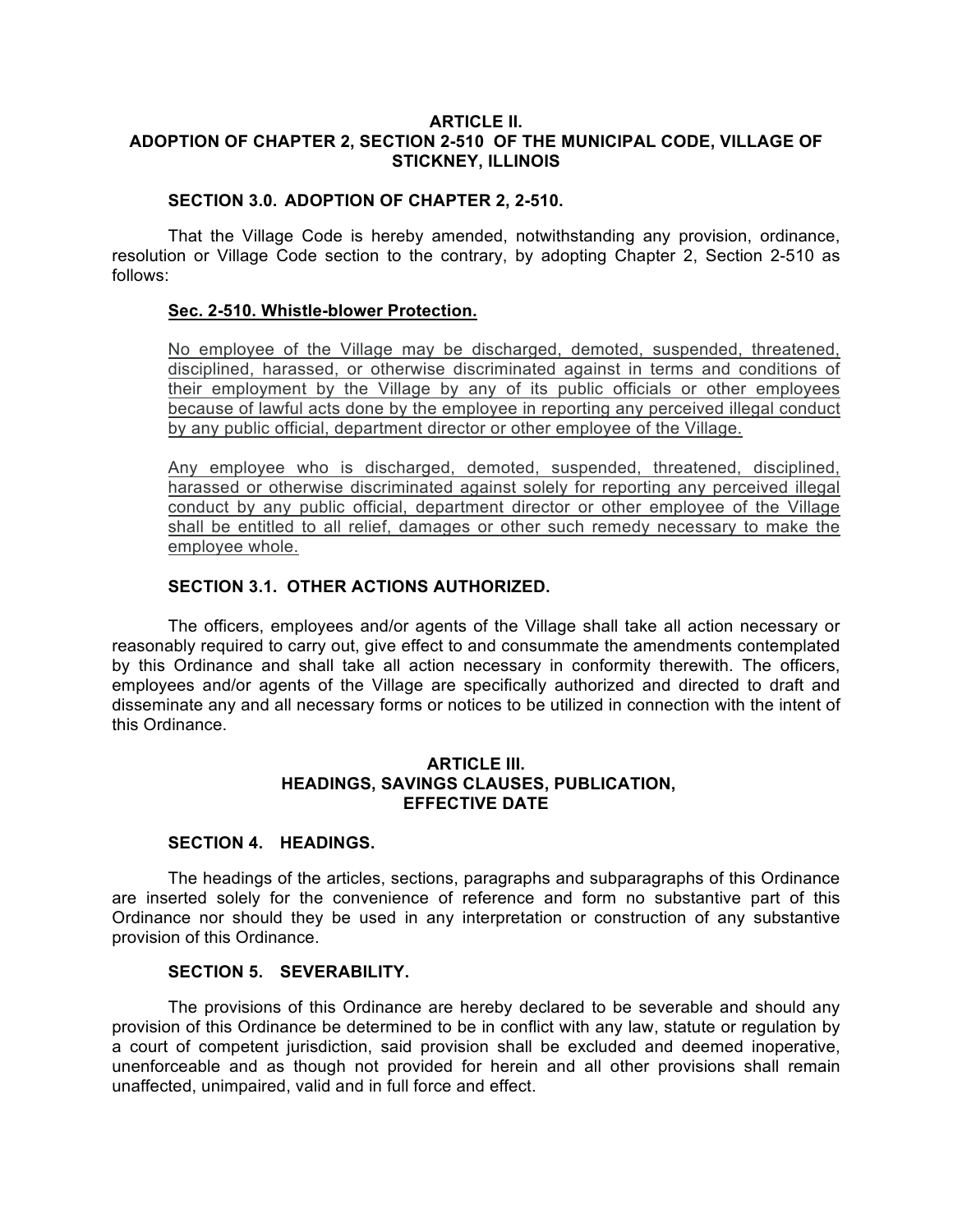## **SECTION 6. SUPERSEDER.**

All code provisions, ordinances, resolutions, rules and orders, or parts thereof, in conflict herewith are, to the extent of such conflict, hereby superseded.

### **SECTION 7. PUBLICATION.**

A full, true and complete copy of this Ordinance shall be published in pamphlet form or in a newspaper published and of general circulation within the Village as provided by the Illinois Municipal Code, as amended.

## **SECTION 8. EFFECTIVE DATE.**

This Ordinance shall be effective and in full force immediately upon its passage, approval and publication in accordance with applicable law.

(THE REMAINDER OF THIS PAGE INTENTIONALLY LEFT BLANK)